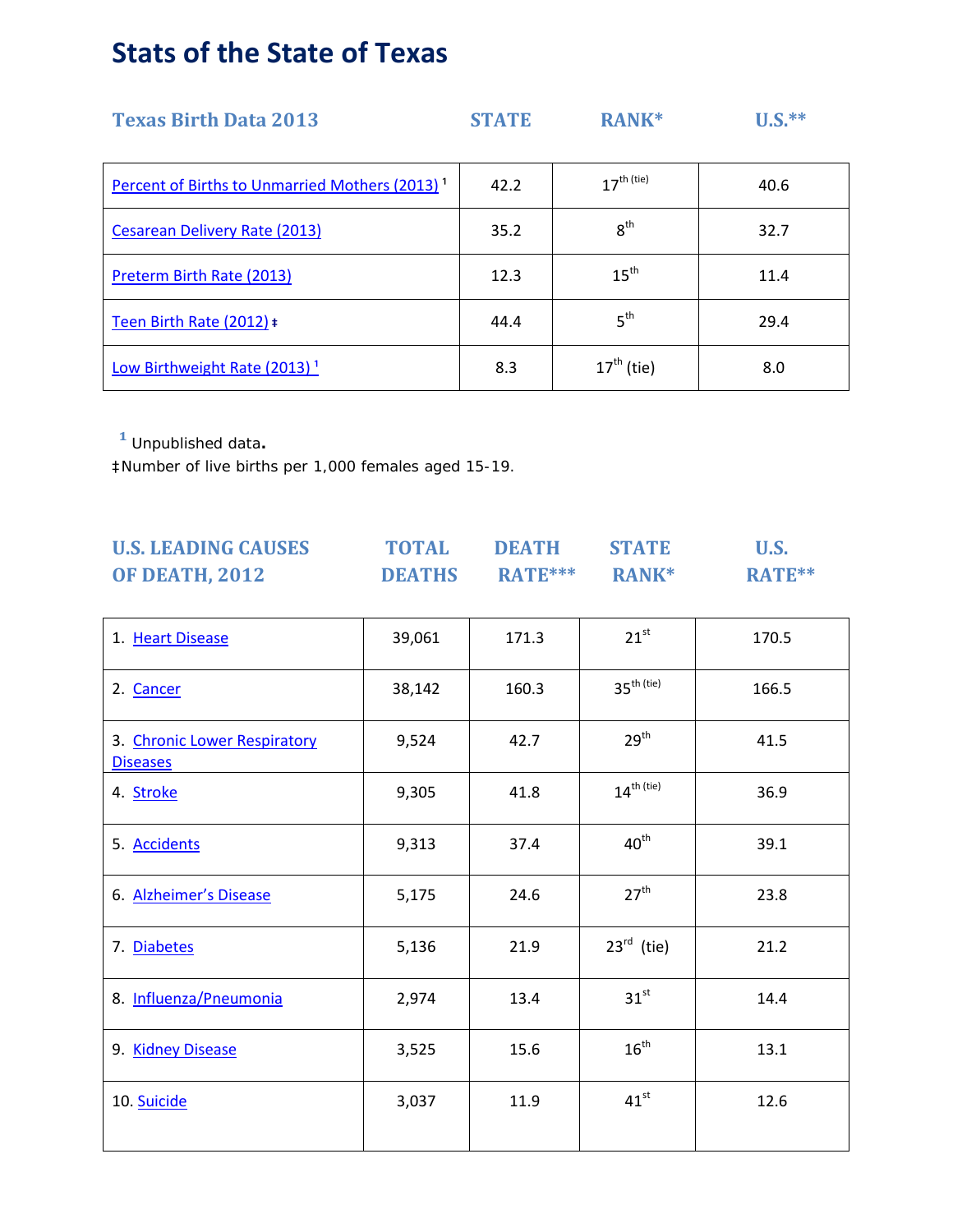### **Stats of the State of Texas**

### **Other Texas Mortality Data (2012)**

|                              | <b>STATE</b>  | <b>STATE</b> | U.S.          | <b>U.S.</b>    |  |
|------------------------------|---------------|--------------|---------------|----------------|--|
|                              | <b>DEATHS</b> | RATE**       | <b>DEATHS</b> | <b>RATE***</b> |  |
| <b>Firearm Deaths</b>        | 2,743         | 10.7         | 33,563        | 10.5           |  |
| Homicide                     | 1,324         | 5.1          | 16,688        | 5.4            |  |
| <b>Drug Poisoning Deaths</b> | 2,447         | 9.4          | 41,502        | 13.1           |  |

#### **Other Texas Data**

|                                                            | <b>STATE</b> | <b>U.S.</b> |
|------------------------------------------------------------|--------------|-------------|
| Infant Mortality Rate (2012, deaths per 1,000 live births) | 5.82         | 5.98        |
| People Without Health Insurance Percentage (2013)          | 20.6         | 14.4        |
| Marriage Rate (2011)                                       | 7.1          | 6.8         |
| Divorce Rate (2011)                                        | 3.2          | $3.6+$      |

\* Rankings are from highest to lowest.

\*\* Rates for the U.S. include the District of Columbia and (for births) U.S. territories. Refer to notes in publication tables for more detail.

\*\*\* Death rates are age-adjusted. Refer to source notes below for more detail.

†Excludes data for California, Georgia, Hawaii, Indiana, Louisiana, and Minnesota.

n/a - Data not available